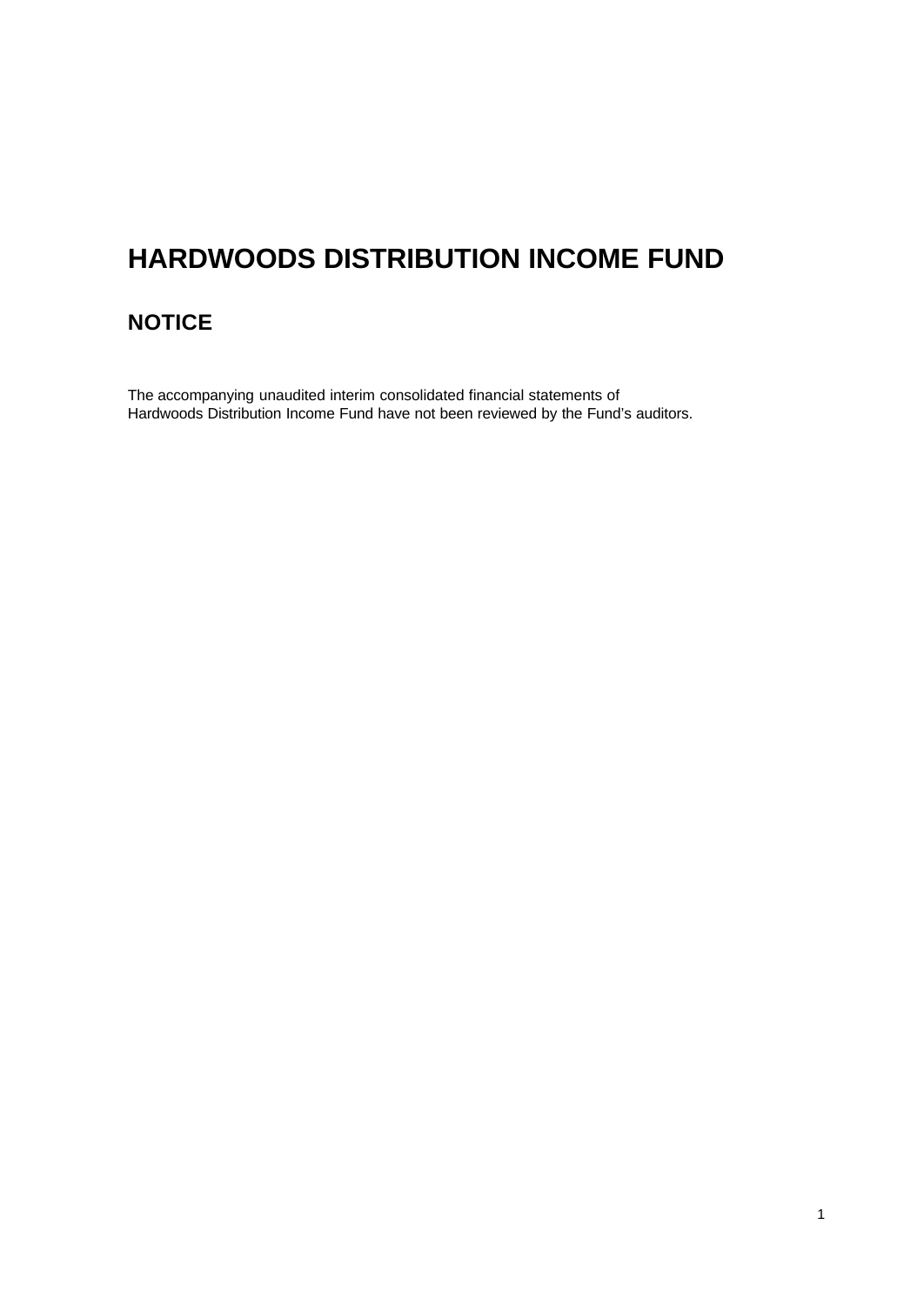Consolidated Balance Sheet (Unaudited) (Expressed in thousands of Canadian dollars)

June 30, 2004

### Assets

| Current assets:                                                    |               |
|--------------------------------------------------------------------|---------------|
| Cash                                                               | \$<br>3,005   |
| Accounts receivable                                                | 55,776        |
| Inventory                                                          | 44,209        |
| Prepaid expenses                                                   | 350           |
|                                                                    | 103,340       |
| Property, plant and equipment (note 3)                             | 5,047         |
| Deferred financing costs (net of accumulated amortization of \$17) | 188           |
| Other intangible assets (net of accumulated amortization of \$253) | 14,877        |
| Goodwill                                                           | 105,207       |
|                                                                    | \$<br>228,659 |
|                                                                    |               |
| Liabilities and Unitholders' Equity                                |               |
| <b>Current liabilities:</b>                                        |               |
| Bank indebtedness (note 4)                                         | \$<br>43,491  |
| Accounts payable and accrued liabilities                           | 13,483        |
| Distributions payable to Unitholders                               | 1,231         |
| Distributions payable to non-controlling interests                 | 1,010         |
|                                                                    | 59,215        |
| Foreign currency contracts (note 5)                                | 303           |
| Future income taxes                                                | 50            |
| Non-controlling interest (note 6)                                  | 34,101        |
| Unitholders' equity:                                               |               |
| Fund Units (note 7)                                                | 133,454       |
| Retained earnings                                                  | 664           |
| Cumulative foreign currency translation account                    | 872           |
|                                                                    | 134,990       |
|                                                                    | \$<br>228,659 |

Commitments (note 9)

See accompanying notes to consolidated financial statements.

Approved on behalf of the Trustees:

(Signed) LAWRENCE I. BELL, Trustee (Signed) TERRY M. HOLLAND, Trustee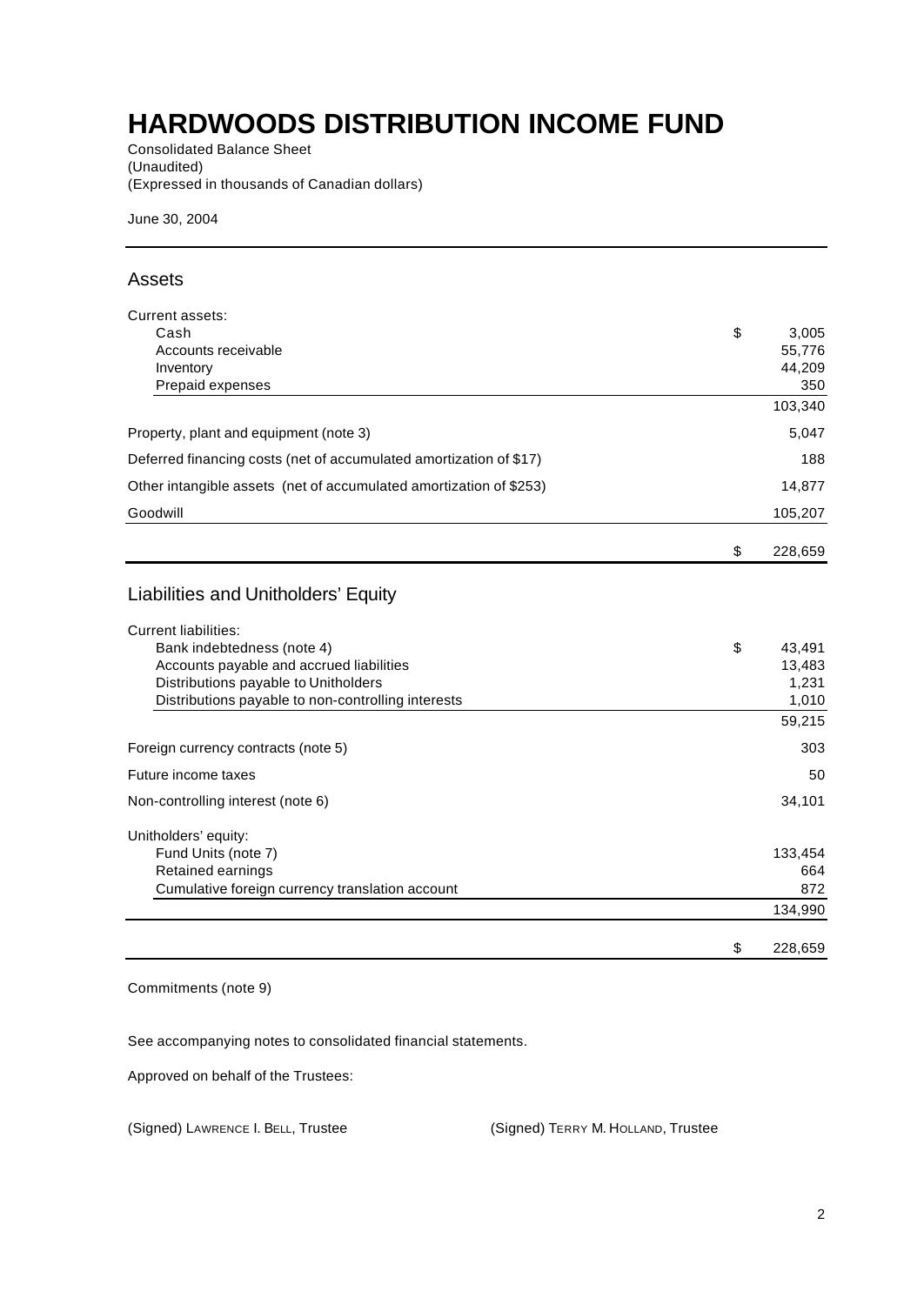Consolidated Statement of Operations and Retained Earnings (Unaudited) (Expressed in thousands of Canadian dollars)

Period from March 23, 2004 to June 30, 2004

| Sales                                                      | \$<br>99,125 |
|------------------------------------------------------------|--------------|
| Cost of sales                                              | 80,178       |
|                                                            | 18,947       |
| Expenses:                                                  |              |
| Selling and administrative                                 | 10,583       |
| Amortization:                                              |              |
| Plant and equipment                                        | 348          |
| Deferred financing costs                                   | 17           |
| Other intangible assets                                    | 253          |
| Interest                                                   | 280          |
| Mark to market loss on foreign currency contracts (note 5) | 303          |
|                                                            | 11,784       |
| Earnings before non-controlling interest and income taxes  | 7,163        |
| Non-controlling interest (note 6)                          | 1,433        |
| Earnings before income taxes                               | 5,730        |
| Income taxes                                               | 1,046        |
| Net earnings for the period                                | 4,684        |
| <b>Distributions to Unitholders</b>                        | 4,020        |
| Retained earnings, end of period                           | \$<br>664    |
| Basic and diluted earnings per Unit                        | \$<br>0.33   |
| Weighted average number of Units outstanding               | 14,410,000   |
|                                                            |              |

See accompanying notes to consolidated financial statements.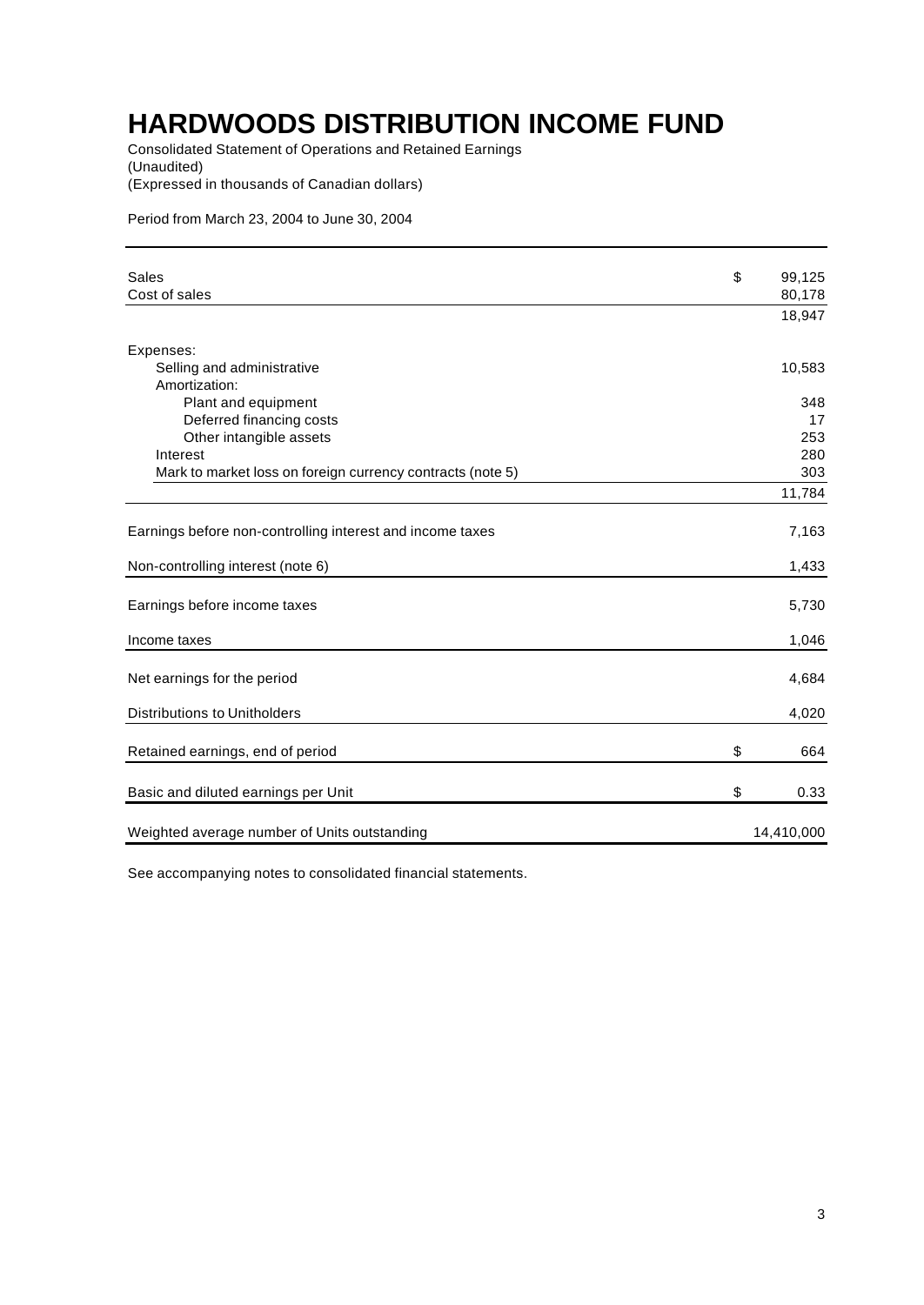Consolidated Statement of Cash Flows (Unaudited) (Expressed in thousands of Canadian dollars)

Period from March 23, 2004 to June 30, 2004

| Cash flows provided by (used in) operating activities:<br>Net earnings for the period | \$<br>4,684      |
|---------------------------------------------------------------------------------------|------------------|
| Items not involving cash:                                                             |                  |
| Amortization                                                                          | 618              |
| Gain on sale of property, plant and equipment                                         | (18)             |
| Mark to market loss on foreign currency contracts                                     | 303              |
| Non-controlling interest                                                              | 1,433            |
| Future income taxes                                                                   | 320              |
|                                                                                       | 7,340            |
| Changes in non-cash operating working capital (note 8)                                | (12, 720)        |
| Net cash used in operating activities                                                 | (5,380)          |
| Cash flows provided by (used in) investing activities:                                |                  |
| Business acquisition (note 1)                                                         | (165, 137)       |
| Additions to property, plant and equipment                                            | (278)            |
| Proceeds on disposal of property, plant and equipment                                 | 30               |
| Net cash used in investing activities                                                 | (165, 385)       |
| Cash flows provided by (used in) financing activities:                                |                  |
| Net proceeds from the issuance of Units                                               | 133,454          |
| Increase in bank indebtedness                                                         | 43,322           |
| Increase in deferred financing fees                                                   | (204)            |
| Distributions paid to Unitholders                                                     | (2,789)          |
| Net cash provided by financing activities                                             | 173,783          |
| Increase in cash                                                                      | 3,018            |
| Decrease in cash due to foreign currency fluctuations                                 | (13)             |
| Cash, beginning of period                                                             |                  |
| Cash, end of period                                                                   | \$<br>3,005      |
|                                                                                       |                  |
| Supplementary information (cash amounts):<br>Interest paid<br>Income taxes paid       | \$<br>280<br>364 |

See accompanying notes to consolidated financial statements.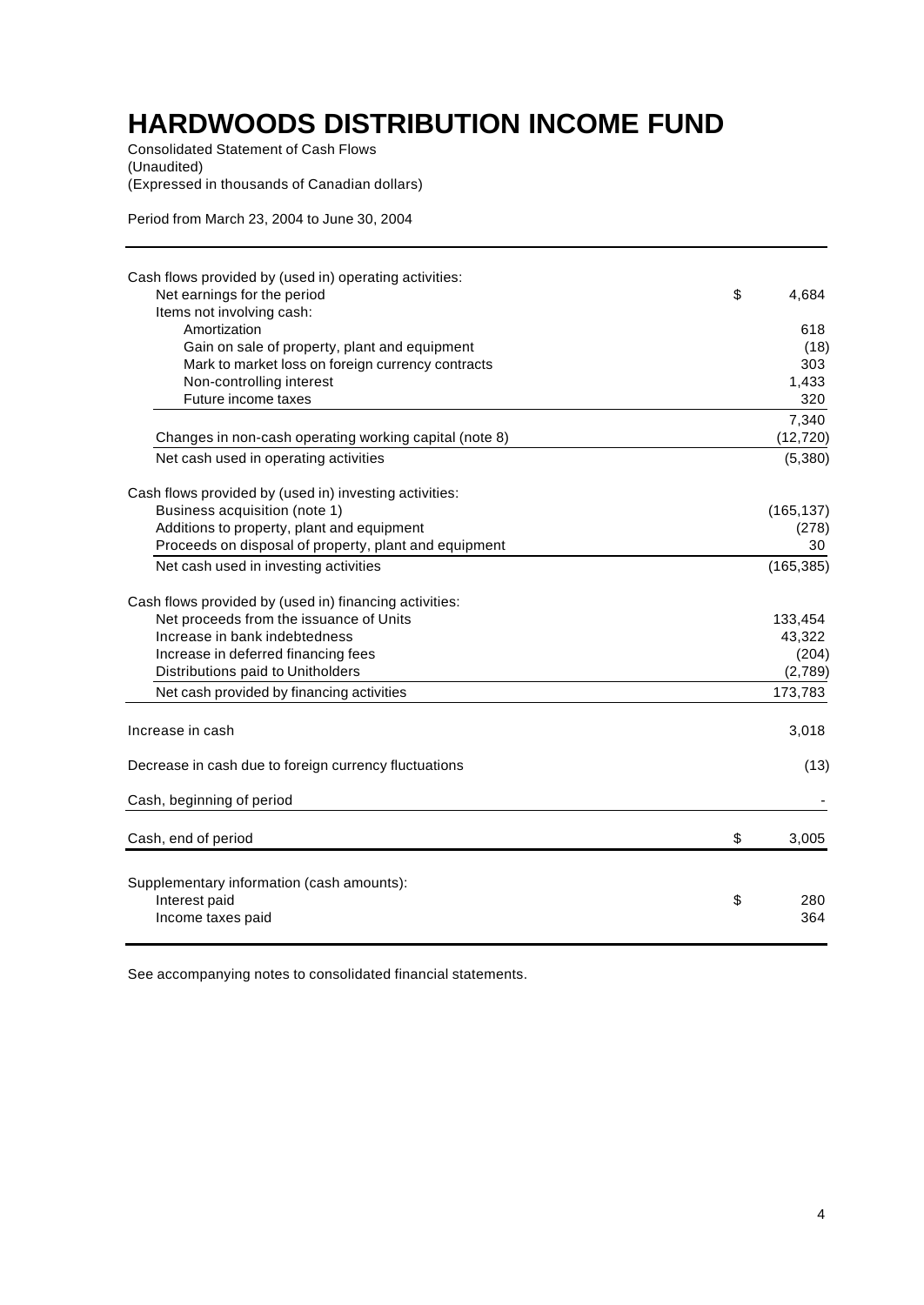Notes to Consolidated Financial Statements (Unaudited) (Tabular amounts expressed in thousands of Canadian dollars)

Period from March 23, 2004 to June 30, 2004

#### **1. Nature of operations and business acquisition:**

Hardwoods Distribution Income Fund (the "Fund") is an unincorporated, open ended, limited purpose trust established under the laws of the Province of British Columbia on January 30, 2004 by a Declaration of Trust. The Fund commenced operations on March 23, 2004 when it completed an initial public offering (the "Offering") of Units and acquired (the "Acquisition") an 80% interest in a hardwood lumber and sheet goods distribution business in North America (the "Business") from affiliates of Sauder Industries Limited ("SIL"). The Fund holds, indirectly, 80% of the outstanding limited partnership units of Hardwoods Specialty Products LP ("Hardwoods LP") and Hardwoods Specialty Products US LP ("Hardwoods USLP"), limited partnerships established under the laws of the Province of Manitoba and the state of Delaware, respectively.

On March 23, 2004, the Fund issued 14,410,000 Units at \$10 per Unit pursuant to the Offering. Net proceeds from the Offering were \$133,454,000, after deducting expenses of the Offering of \$10,646,000.

Also on March 23, 2004, the Fund used the net proceeds from the Offering, together with funds from two new credit facilities (note 5), to acquire an 80% interest in Hardwoods LP and Hardwoods USLP for total consideration of \$165.1 million. The acquisition of the Funds interest in Hardwoods LP and Hardwoods USLP was completed through a series of transactions and has been accounted for using the purchase method.

The fair value of the net assets acquired are as follows:

| Net working capital                                                   | \$<br>73.658  |
|-----------------------------------------------------------------------|---------------|
| Property, plant and equipment                                         | 5.094         |
| Goodwill                                                              | 104.580       |
| Other intangible assets                                               | 15.000        |
| Future income taxes                                                   | 267           |
| Non-controlling interests                                             | (33, 462)     |
| Consideration, being cash from the Offering and new credit facilities | \$<br>165.137 |

The results of operations of Hardwoods LP and Hardwoods USLP have been included in the Fund's consolidated financial statements from March 23, 2004, being the date of acquisition.

#### **2. Significant accounting policies:**

These consolidated financial statements have been prepared in accordance with Canadian generally accepted accounting principles for interim financial statements and may not include all disclosures required by generally accepted accounting principles for annual financial statements.

(a) Basis of presentation:

These consolidated financial statements include the accounts of the Funds 80% owned subsidiaries Hardwoods LP and Hardwoods USLP and other wholly owned subsidiaries. All significant intercompany balances and transactions have been eliminated on consolidation.

### *DRAFT - July 30, 2004* 5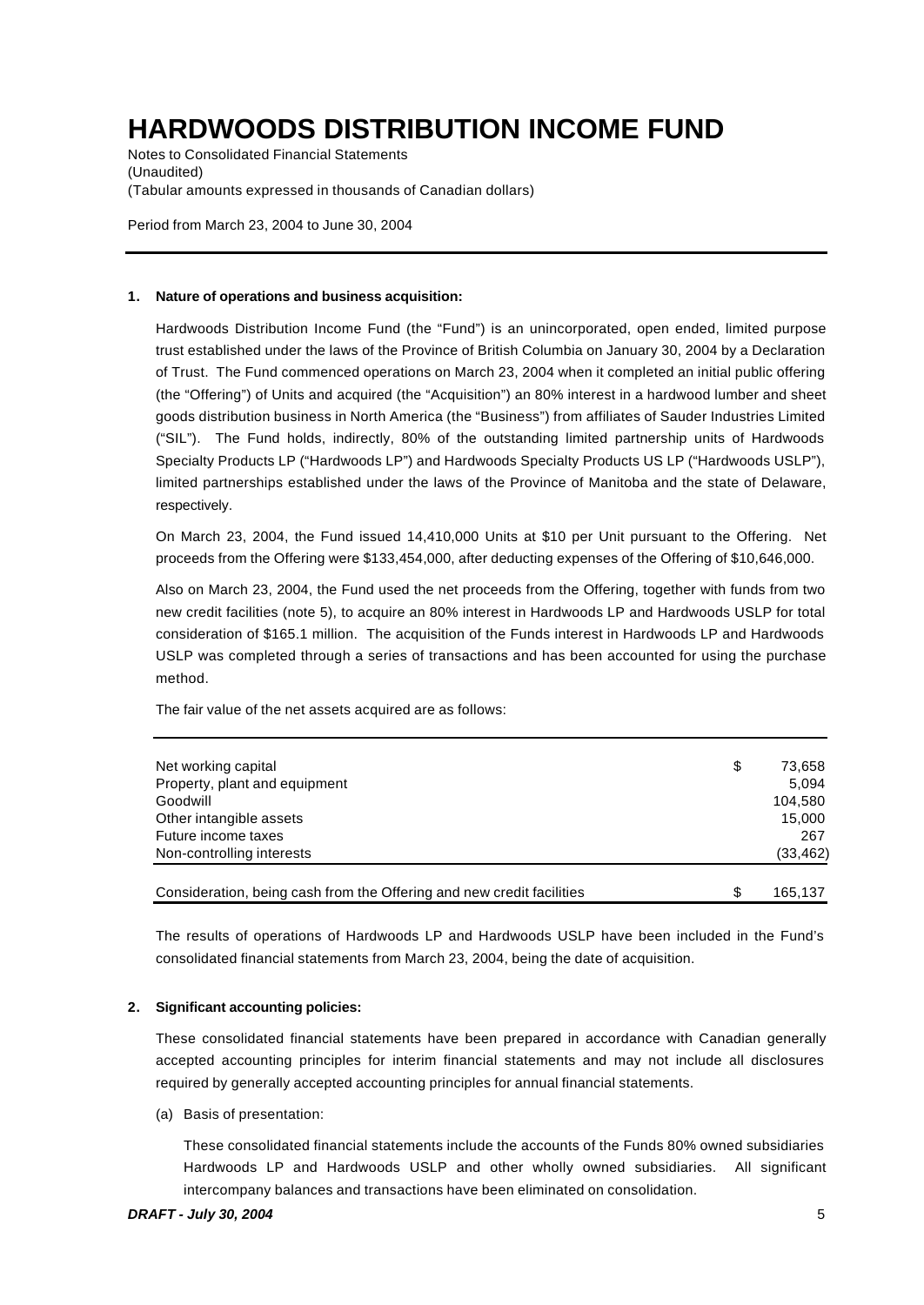Notes to Consolidated Financial Statements (Unaudited) (Tabular amounts expressed in thousands of Canadian dollars)

Period from March 23, 2004 to June 30, 2004

#### **2. Significant accounting policies (continued):**

(b) Cash and cash equivalents:

The Fund considers deposits in banks, certificates of deposits and short-term investments with original maturities of three months or less as cash and cash equivalents.

(c) Inventory:

Inventory is valued at the lower of cost and net realizable value.

(d) Property, plant and equipment:

Property, plant and equipment are stated at cost. Amortization is provided at straight-line rates sufficient to amortize the cost of the assets over their estimated useful lives as follows:

| Assets                  | Estimated useful life      |
|-------------------------|----------------------------|
| <b>Buildings</b>        | 20 years                   |
| Machinery and equipment | 5 to 10 years              |
| Automobiles             | 3 years                    |
| Mobile equipment        | 7 to 10 years              |
| Leasehold improvements  | Over the term of the lease |

(e) Deferred financing costs:

Financing costs incurred to obtain credit facilities are deferred and amortized on a straight-line basis over the life of the related debt.

(f) Goodwill:

Goodwill is recorded at cost and is not amortized. Management reviews the carrying value of goodwill for impairment annually, or more frequently if events or changes in circumstances indicate that the asset may be impaired. Any excess of carrying value over fair value will be charged to income in the period in which the impairment is determined.

(g) Other intangible assets:

Other intangible assets represent customer relationships acquired in a business combination and are recorded at cost less accumulated amortization. Amortization is provided for on a straight-line basis over 15 years. Management reviews the carrying value of other intangible assets for impairment whenever events or changes in circumstances indicate that their carrying value may not be recoverable. An impairment loss is recorded when it is determined that the carrying amount of these assets is not recoverable and exceeds their fair value.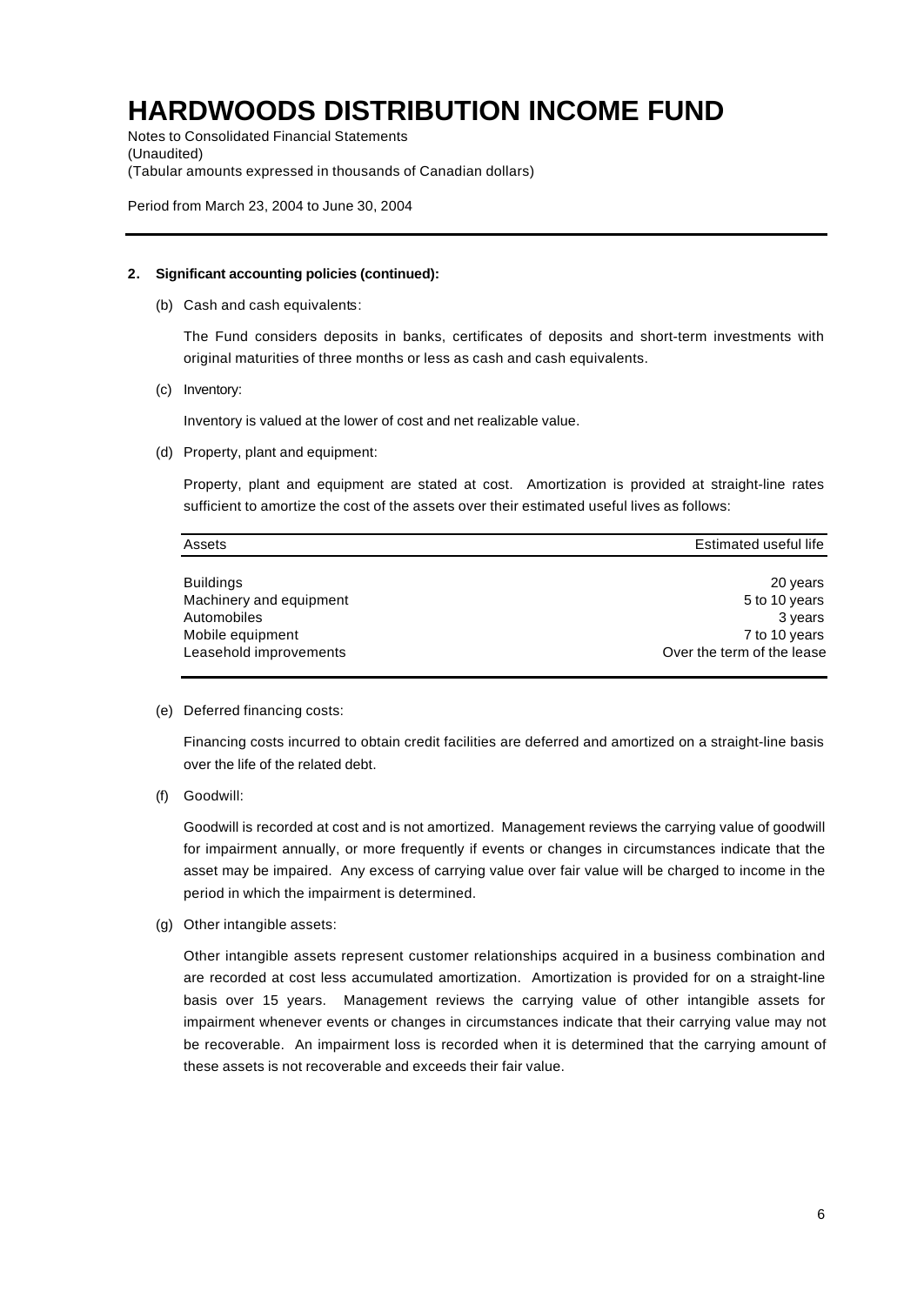Notes to Consolidated Financial Statements (Unaudited) (Tabular amounts expressed in thousands of Canadian dollars)

Period from March 23, 2004 to June 30, 2004

#### **2. Significant accounting policies (continued):**

(h) Income taxes:

Incorporated subsidiaries of the Fund use the asset and liability method of accounting for income taxes. Under the asset and liability method, future income tax assets and liabilities are recognized for the future tax consequences attributable to differences between the financial statement carrying amounts of existing assets and liabilities and their respective tax bases. Future tax assets and liabilities are measured using enacted or substantively enacted tax rates expected to apply to taxable income in the years in which those temporary differences are expected to be recovered or settled. The effect on future tax assets and liabilities of a change in tax rates is recognized in income in the period that includes the substantive enactment date. The amount of future income tax assets recognized is limited to the amount that is more likely than not to be realized.

Income tax obligations relating to distributions of the Fund are the obligations of the Unitholders and, accordingly, no provision for income taxes has been made in respect of the Fund itself.

(i) Revenue recognition:

Revenue from the sale of hardwood lumber and sheet goods is recognized at the time of delivery, which is when title and the risks and rewards of ownership transfers.

(j) Translation of foreign currencies:

The accounts of the Fund's foreign self-sustaining operation are translated into Canadian dollars using the current rate method. Assets and liabilities are translated at the exchange rate in effect at the balance sheet date and revenue and expense are translated at average exchange rates for the period. Gains or losses arising from the translation of the financial statements of the self-sustaining foreign operation are deferred in the cumulative foreign currency translation account in the Unitholders' equity.

Foreign monetary assets and liabilities of the Canadian operations and integrated foreign operations have been translated into Canadian dollars using the rate of exchange in effect at the balance sheet date and foreign non-monetary balances are translated at their historical exchange rates. Revenue and expenses denominated in foreign currencies are translated at the average exchange rates for the period. Exchange gains or losses arising from translation of these foreign monetary balances are reflected in earnings.

(k) Foreign currency contracts:

The Fund uses currency derivatives to manage its exposure to fluctuations in exchange rates. The foreign currency contracts are recognized in the balance sheet and measured at fair value, with changes in fair value recognized currently in income.

(l) Earnings per Unit:

Basic earnings per Unit is calculated by dividing net earnings by the weighted average number of Units outstanding during the reporting period which commenced March 23, 2004. Diluted earnings per Unit is calculated by application of the if-converted method for convertible securities. As the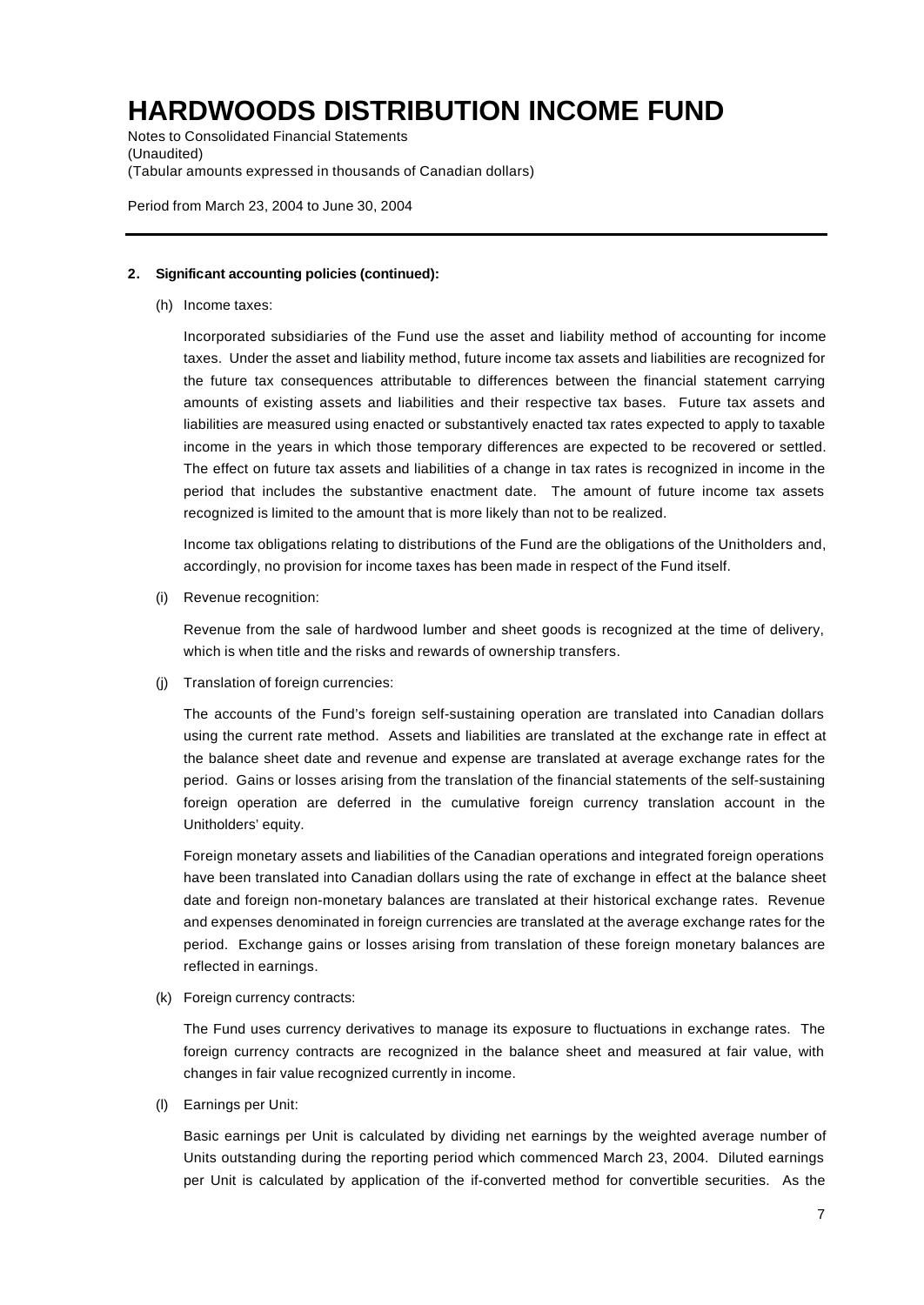Notes to Consolidated Financial Statements (Unaudited) (Tabular amounts expressed in thousands of Canadian dollars)

Period from March 23, 2004 to June 30, 2004

conversion of convertible securities would not have a dilutive effect on earnings per Unit, diluted and basic earnings per Unit are the same amount.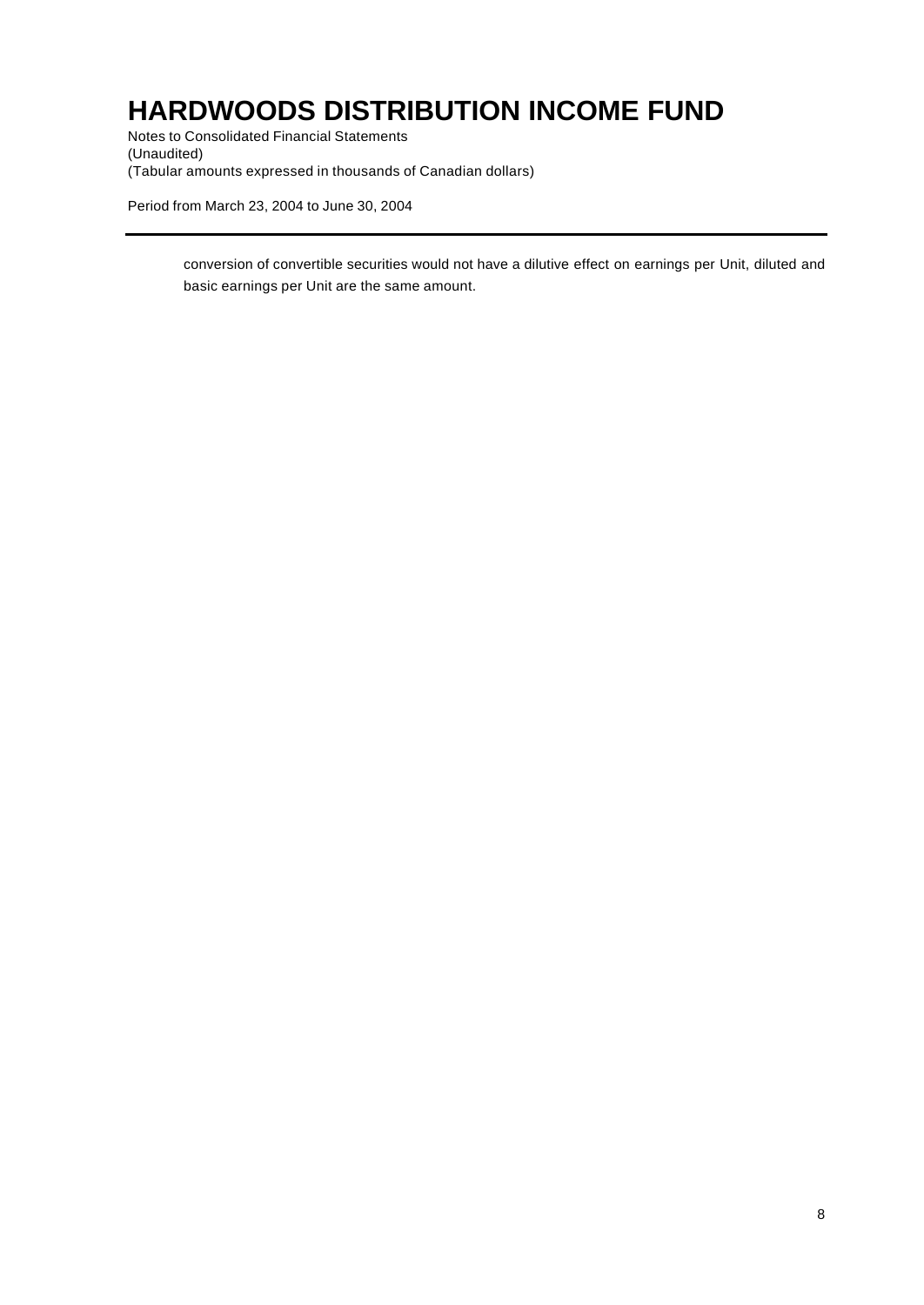Notes to Consolidated Financial Statements (Unaudited) (Tabular amounts expressed in thousands of Canadian dollars)

Period from March 23, 2004 to June 30, 2004

#### **2. Significant accounting policies (continued):**

(m) Use of estimates:

The preparation of financial statements requires management to make estimates and assumptions that affect the reported amounts of assets and liabilities and disclosure of contingent assets and liabilities at the date of the financial statements and the reported amounts of revenue and expenses during the reporting period. Areas requiring significant management estimates include the valuation of goodwill, other intangible assets, allowance for doubtful accounts, future income taxes and amounts of accrued liabilities. Actual amounts may differ from the estimates applied in the preparation of these financial statements.

### **3. Property, plant and equipment:**

|                         |             | Accumulated  | Net book    |
|-------------------------|-------------|--------------|-------------|
|                         | Cost        | amortization | value       |
| <b>Buildings</b>        | \$<br>551   | \$<br>13     | \$<br>538   |
| Machinery and equipment | 1,082       | 117          | 965         |
| Automobiles             | 15          | 5            | 10          |
| Mobile equipment        | 2,309       | 164          | 2,145       |
| Leasehold improvements  | 574         | 49           | 525         |
|                         | 4,531       | 348          | 4,183       |
| Land                    | 864         |              | 864         |
|                         | \$<br>5,395 | \$<br>348    | \$<br>5,047 |

#### **4. Bank indebtedness:**

| Hardwoods LP<br>Hardwoods USLP (US\$20,000) | S | 16.481<br>27,010 |
|---------------------------------------------|---|------------------|
|                                             |   | 43,491           |

Bank indebtedness consists of advances under operating lines of credit available to Hardwoods LP and Hardwoods USLP.

Hardwoods LP has a revolving credit facility of up to an aggregate amount of \$20.0 million and Hardwoods USLP has a revolving credit facility of up to an aggregate amount of \$36.5 million (US\$27.0 million) (less the net exposure under the foreign currency contracts facility as described in note 5, as determined by the lender from time to time).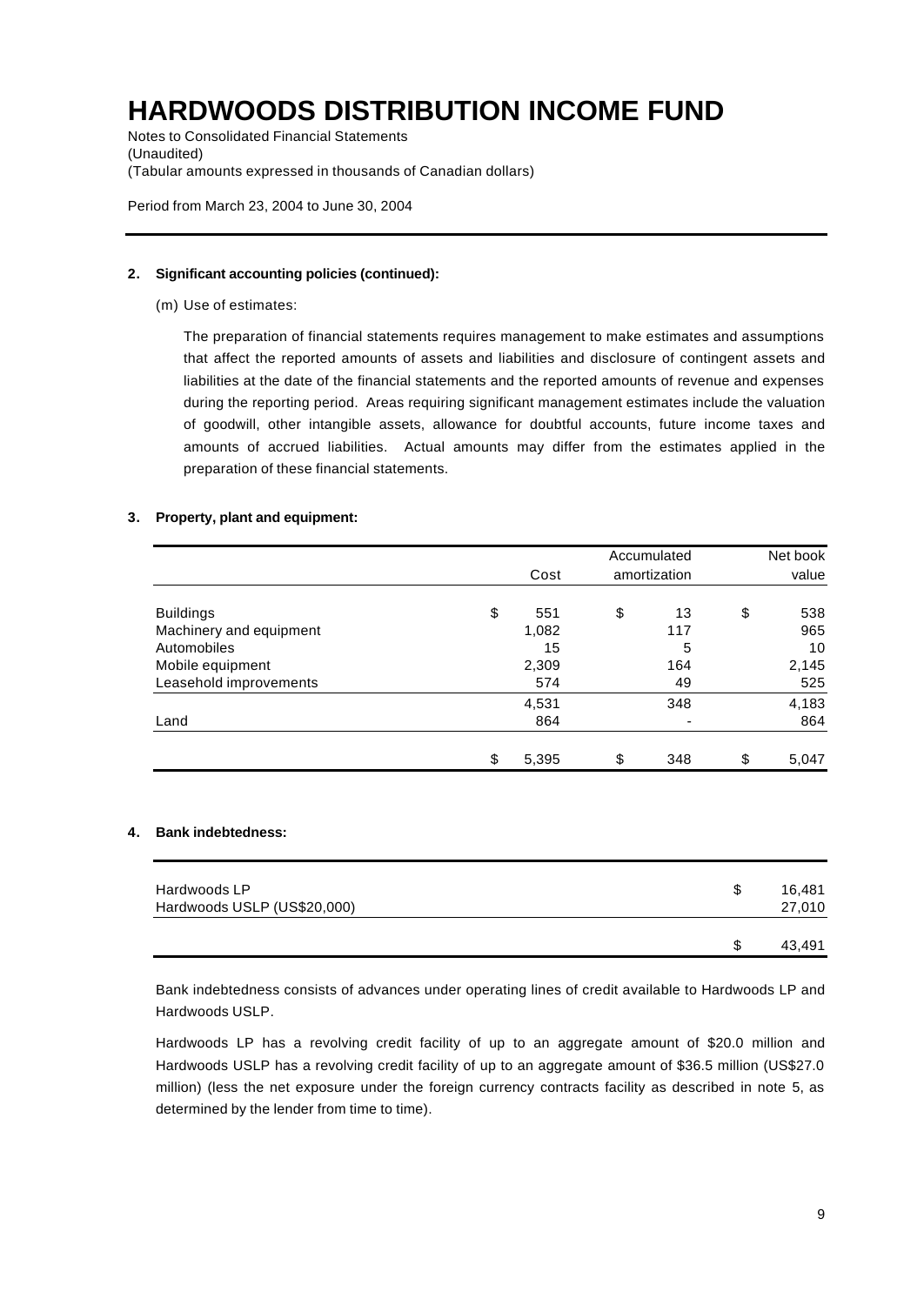Notes to Consolidated Financial Statements (Unaudited) (Tabular amounts expressed in thousands of Canadian dollars)

Period from March 23, 2004 to June 30, 2004

### **4. Bank indebtedness (continued):**

The Hardwoods LP credit facility is secured by a first security interest in all of the present and after acquired property of Hardwoods LP and its operating subsidiaries, and by the Hardwoods LP Units held indirectly by the Fund and by an affiliate of SIL, respectively. The Hardwoods USLP credit facility, and the foreign currency hedging arrangements, are secured by a first security interest in all of the present and after acquired property of Hardwoods USLP and by the Hardwoods USLP Units held indirectly by the Fund and by an affiliate of SIL, respectively.

Each facility is a demand loan with a revolving three-year term expiring on March 23, 2007. The credit facilities are repayable without any prepayment penalties and bear interest at a floating rate based on the Canadian dollar or US dollar prime rate (as the case may be), LIBOR or bankers acceptance rates plus, in each case, an applicable margin. Letters of credit are also available under the credit facilities. The rates vary with the ratio of total debt for borrowed money, capital leases and letters of credit (the "funded debt") (as adjusted for certain items) to EBITDA. Commitment fees and standby charges are payable.

The average annual interest rates payable for the period were 4.8% and 3.2% for the Hardwoods LP and Hardwoods USLP credit facilities, respectively.

### **5. Foreign currency contracts:**

In order to manage the Funds exposure to exchange rate fluctuations on United States dollar denominated distributable cash, a subsidiary of the Fund has entered into foreign currency contracts to exchange US\$675,000 each month for approximately CDN\$903,000, for thirty-six consecutive months from April 2004 to April 2007. The remaining 33 monthly foreign currency contracts are recognized in the balance sheet and measured at fair value, which at June 30, 2004 was \$303,000, with changes in fair value recognized currently in income.

### **6. Non-controlling interest:**

| Retained interest in Hardwoods LP and Hardwoods USLP   | \$ | 33.462  |
|--------------------------------------------------------|----|---------|
| Interest in post-acquisition earnings                  |    | 1.433   |
| Distributions payable to non-controlling interests     |    | (1,010) |
| Foreign currency impact on exchange of non-controlling |    |         |
| equityholders interest in Hardwoods USLP               |    | 216     |
|                                                        |    |         |
|                                                        | S  | 34.101  |

The previous owners of the Business (note 1) have retained a 20% interest in Hardwoods LP and Hardwoods USLP through ownership of Class B Hardwoods LP units ("Class B LP Units") and Class B Hardwoods USLP units ("Class B USLP Units"), respectively. The Fund owns an 80% interest in Hardwoods LP and Hardwoods USLP through ownership of Class A Hardwoods LP units ("Class A LP Units") and Class A Hardwoods USLP units ("Class A USLP Units"), respectively.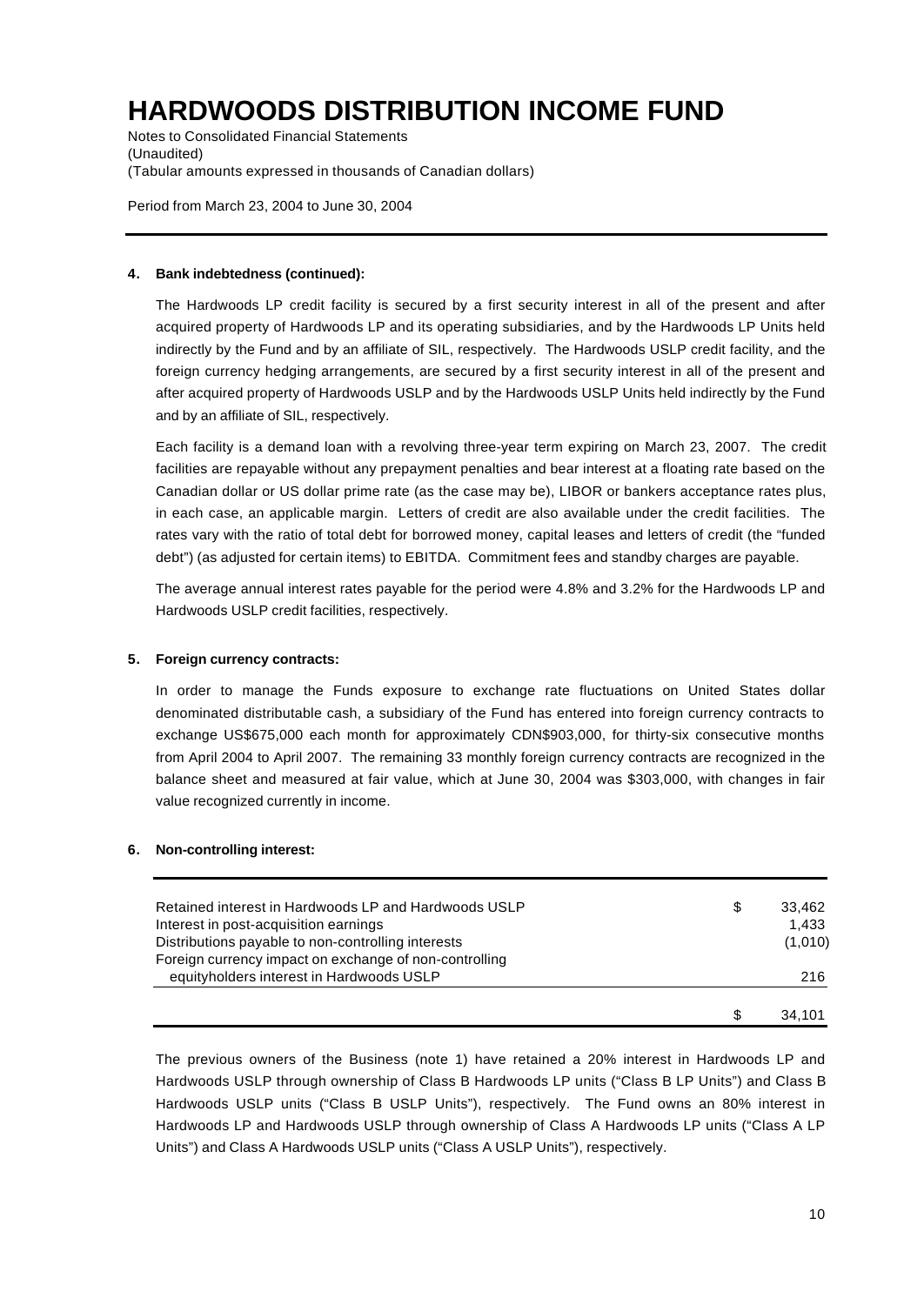Notes to Consolidated Financial Statements (Unaudited) (Tabular amounts expressed in thousands of Canadian dollars)

Period from March 23, 2004 to June 30, 2004

#### **6. Non-controlling interest (continued):**

The Class A LP Units and Class B LP Units and the Class A USLP Units and Class B USLP Units, respectively, have economic and voting rights that are equivalent in all material respects except distributions on the Class B LP Units and Class B USLP Units are subject to the subordination arrangements described below until the date (the "Subordination End Date") on which:

- ? the consolidated Adjusted EBITDA, as defined in the Subordination Agreement dated March 23, 2004, of the Fund for the 12 month period ending on the last day of the month immediately preceding such date is at least \$21.3 million; and
- ? cash distributions of at least \$29.54 million (\$2.05 per Unit) have been paid on the Units and a combined amount of cash advances or distributions of at least \$7.385 million has been paid on the Class B LP Units and Class B USLP Units (\$2.05 per combined Class B LP and Class B USLP Units) (as adjusted for issuances, redemptions and repurchases of Units, LP Units and USLP Units subsequently and by converting the cash distributions or advances by Hardwoods USLP on the USLP Units at the rate of exchange used by the Fund to convert funds received by it in US dollars into Canadian dollars) for the 24 month period ending on the last day of the month immediately preceding such date.

Distributions are to be made monthly on the Class A LP Units and Class A USLP Units equal to \$0.0854 per Unit to the extent cash is available to make cash distributions. Generally, distributions on the Class B LP Units and Class B USLP Units will be subordinated and will be made quarterly in a combined amount for one Class B LP Unit and one Class B USLP Unit equal, on a pro rated basis, to the combined amount distributed on one Class A LP Unit and one Class A USLP Unit during such fiscal quarter, only after the distributions have been made on the Class A LP Units and Class A USLP Units and to the extent cash is available to make such distributions.

After the Subordination End Date, the holders of the Class B LP Units and Class B USLP Units will be entitled to effectively exchange all or a portion of their Class B LP Units and Class B USLP Units for up to 3,602,500 Units of the Fund, representing 20% of the issued and outstanding Units of the Fund on a fully diluted basis. In the event the Fund enters into an agreement in respect of an acquisition transaction or a take-over bid, the holders of the Class B LP Units and Class B USLP Units will be entitled to exchange such units for Units of the Fund.

### **7. Fund Units:**

An unlimited number of Units and Special Voting Units may be created and issued pursuant to the Declaration of Trust. Each Unit is transferable and represents an equal undivided beneficial interest in any distributions from the Fund, whether of net income, net realized capital gains or other amounts and in the net assets of the Fund in the event of a termination or winding up of the Fund. The Special Voting Units are not entitled to any beneficial interest in any distribution from the Fund or in the net assets of Fund in the event of a termination or winding up of the Fund. Each Unit, or Special Voting Unit, entitles the holder thereof to one vote at all meetings of voting Unitholders.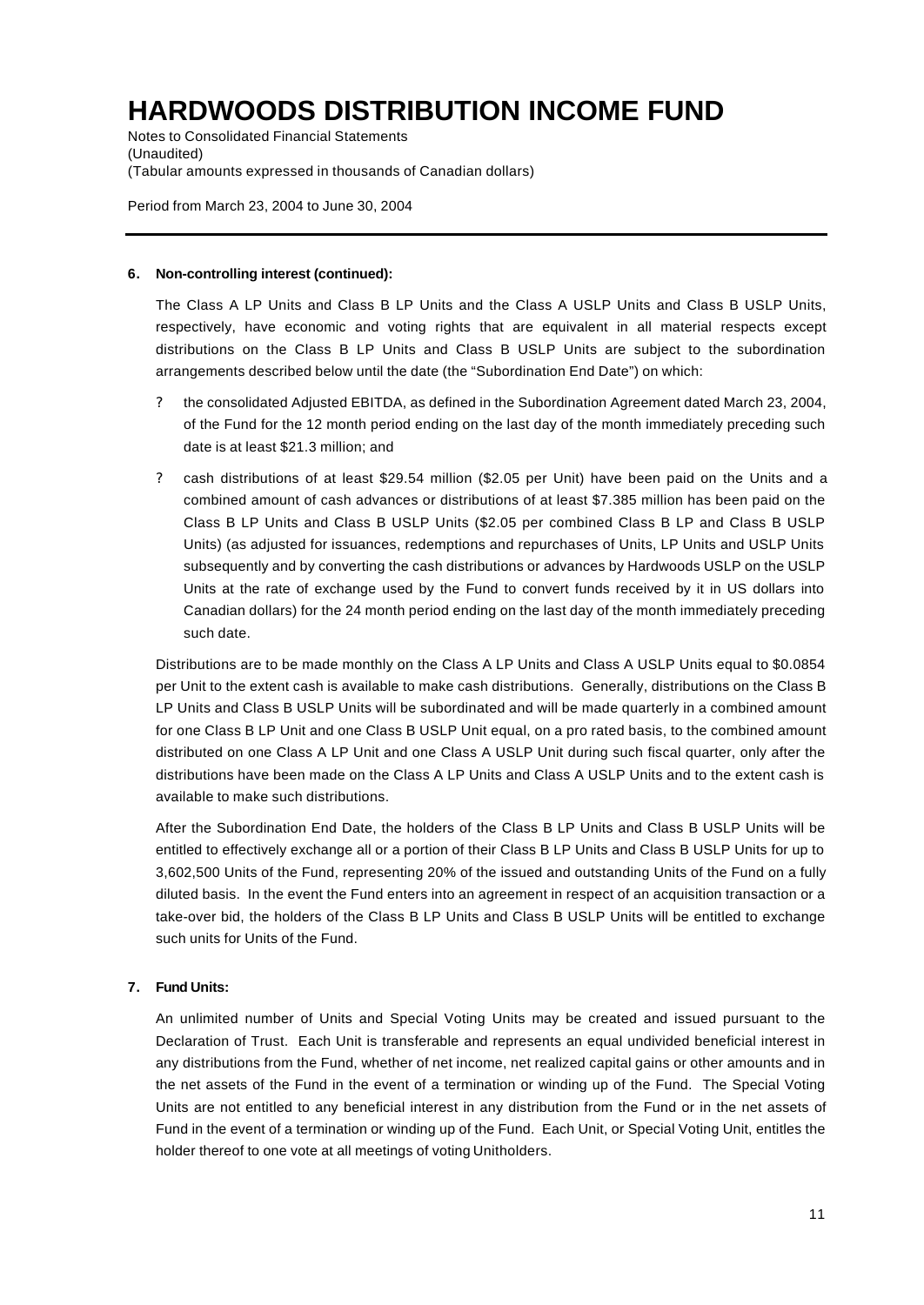Notes to Consolidated Financial Statements (Unaudited) (Tabular amounts expressed in thousands of Canadian dollars)

Period from March 23, 2004 to June 30, 2004

### **7. Fund Units (continued):**

On March 23, 2004, the Fund issued 14,410,000 Units at a price of \$10 per Unit pursuant to the Offering. Net proceeds from the Offering were \$133,454,000 after deducting expenses of the Offering of \$10,646,000. The holders of the Class B Units of Hardwoods LP and Hardwoods USLP were issued 3,602,500 Special Voting Units of the Fund, the value of which is included in non-controlling interest (note 7). Such Special Voting Units are to be cancelled on the exchange of Class B Units of Hardwoods LP and Hardwoods USLP for Units of the Fund.

### **8. Changes in non-cash operating working capital:**

| Accounts receivable<br>Inventory<br>Prepaid expenses                           | \$ | (3,802)<br>(5, 344)<br>(94) |
|--------------------------------------------------------------------------------|----|-----------------------------|
| Income taxes recoverable (payable)<br>Accounts payable and accrued liabilities |    | (3,480)                     |
|                                                                                | S  | (12, 720)                   |

### **9. Commitments:**

(a) The Fund's subsidiaries are obligated under various operating leases that require minimum annual rental payments in each of the next five years as follows:

| 2004       | \$<br>2,888  |
|------------|--------------|
| 2005       | 5,006        |
| 2006       | 4,431        |
| 2007       | 4,288        |
| 2008       | 3,964        |
|            | 20,577       |
| Thereafter | 5,671        |
|            |              |
|            | \$<br>26,248 |

(b) At June 30, 2004, the Fund's subsidiaries were committed in the amount of \$284,000 under letters of credit.

### **10. Segment disclosure:**

Information about geographic areas is as follows:

| Revenue from external customers: |        |
|----------------------------------|--------|
| Canada                           | 30.640 |
| United States (US\$50,412)       | 68.485 |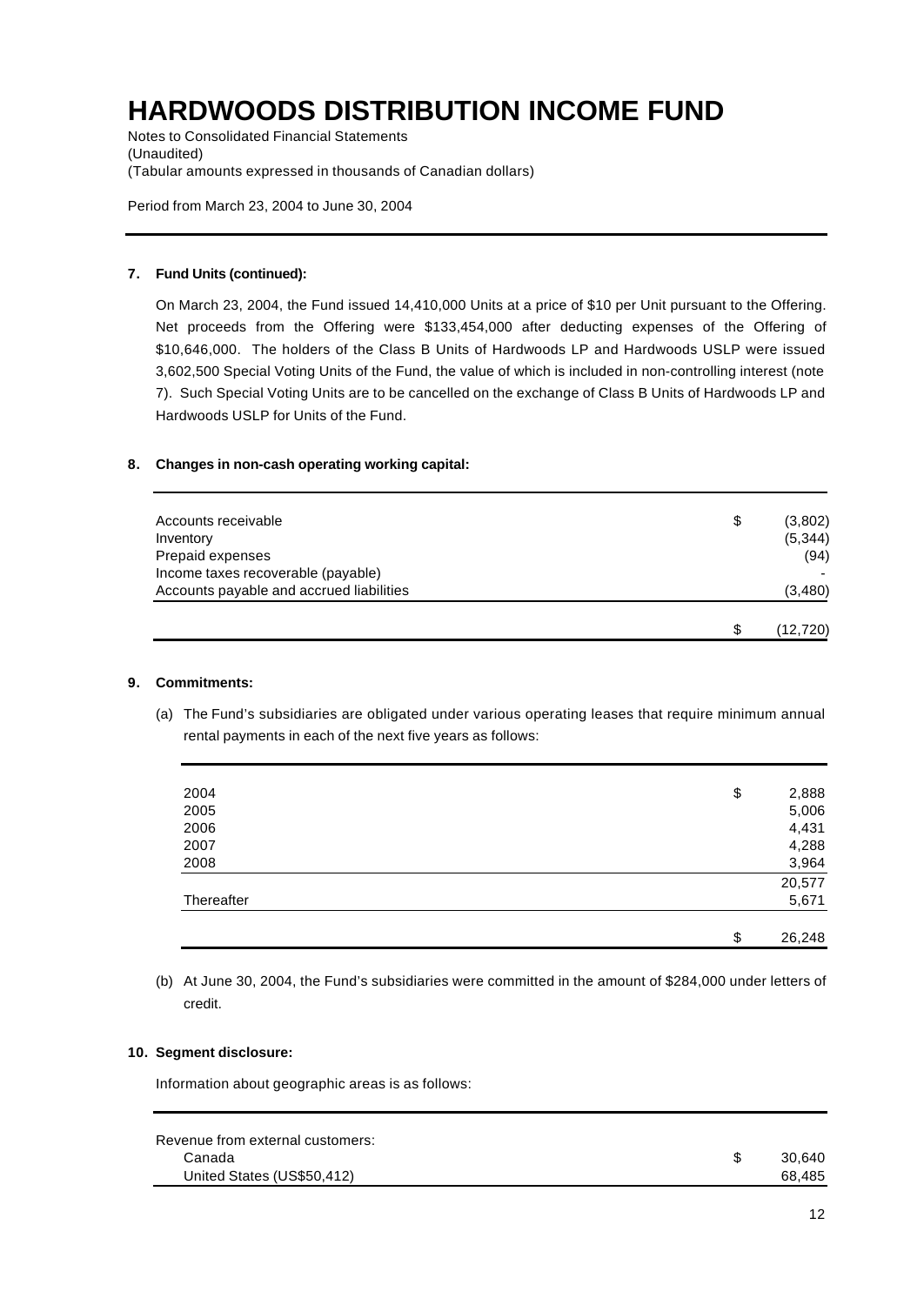Notes to Consolidated Financial Statements (Unaudited) (Tabular amounts expressed in thousands of Canadian dollars)

Period from March 23, 2004 to June 30, 2004

\$ 99,125